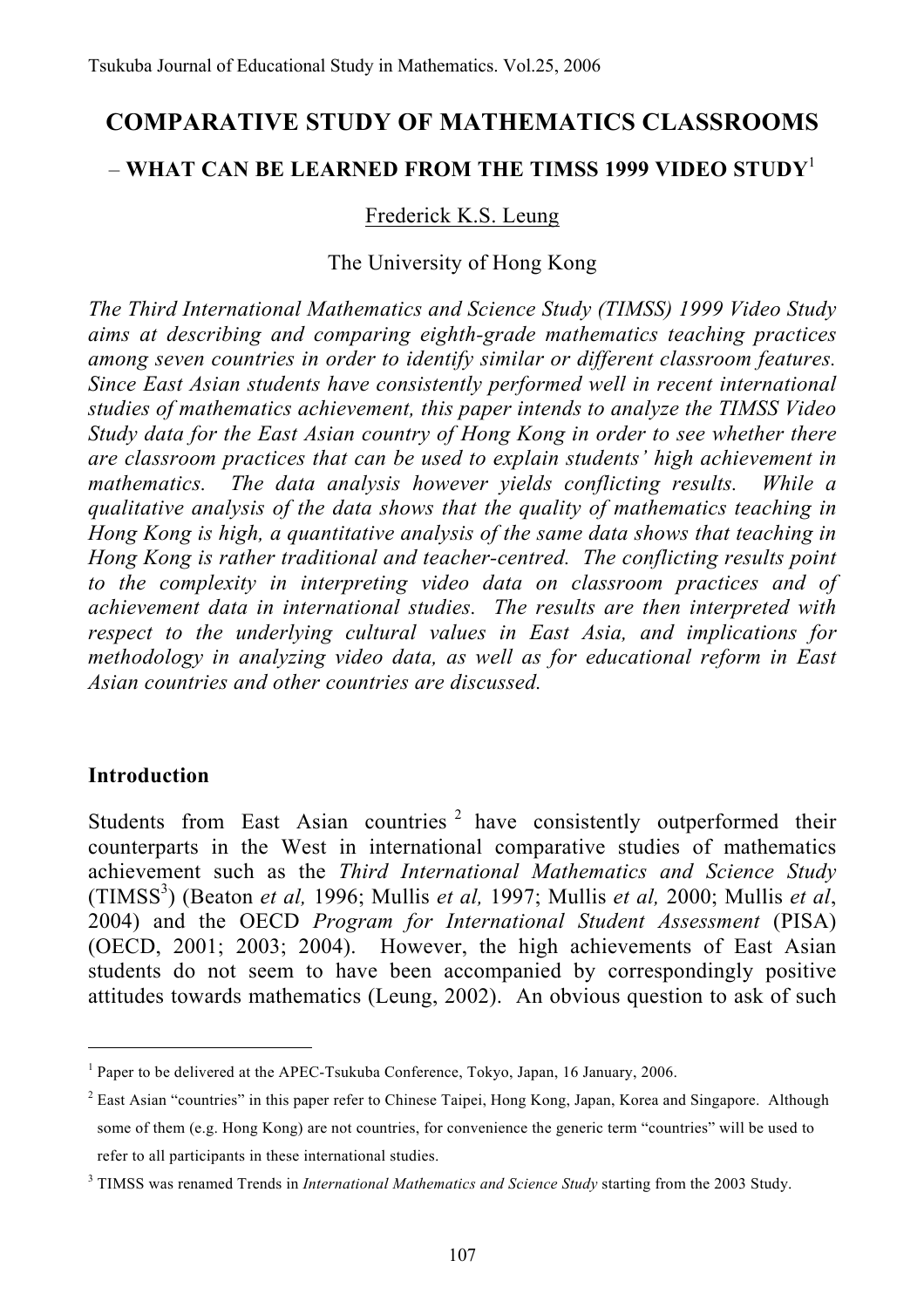international studies is what accounts for high achievement, and in particular, what accounts for the high achievement of East Asian students despite their negative attitudes towards mathematics. Since students learn most of their knowledge in the classroom, it is reasonable to expect that the instruction they receive should be a major factor in influencing their achievement.

In this paper, the TIMSS 1999 Video Study data for the East Asian country of Hong Kong are analyzed to see whether there are classroom practices that can be used to explain students' high achievement in mathematics. Methodological issues related to comparative classroom studies are then discussed, and results of the Study are interpreted with reference to the East Asian culture. Finally some implications of the findings of the study are drawn for mathematics curriculum development in East Asian and other countries.

# T**he TIMSS 1999 Video Study**

The TIMSS 1999 Video Study (hereafter referred to as the Study) examined instructional practices in eighth grade mathematics for seven countries: Australia, Czech Republic, Hong Kong SAR, Japan, Netherlands, Switzerland, United States. The goals of the Study were to:

- describe and compare eighth-grade mathematics teaching across seven countries
- discover alternative ways to teach mathematics
- examine teaching in one's own country with fresh eyes, and
- create digital library of public use videos for teacher professional development

(Hiebert *et al*, 2003)

Japan did not collect video data for mathematics in 1999, but the Japanese data for the TIMSS 1995 video study were re-analyzed using the 1999 methodology in some of the analyses. For this reason, only the Hong Kong data will be highlighted for discussion below, since it is the only East Asian country for which data was collected in the 1999 Study.

*Sampling, Data Collection and Analysis* 

# Sampling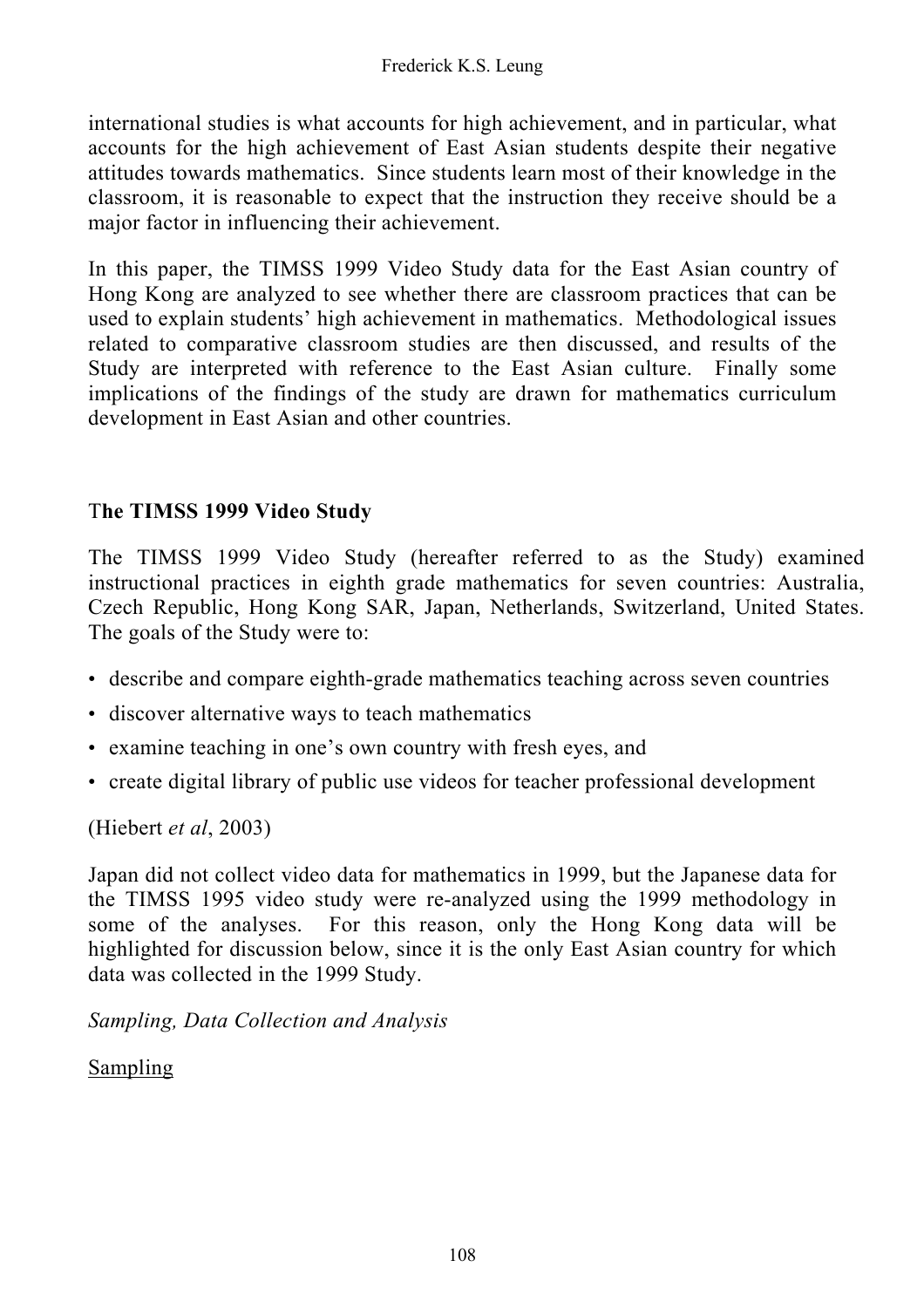To obtain a representative sample of eighth-grade mathematics classrooms in each of the participating countries, a national probability sample<sup>4</sup> of a target of  $100$ schools was drawn in the Study. One mathematics class was then randomly selected from each of the schools, and only one lesson was videotaped for the sampled class. Including the 50 Japanese lessons videotaped in 1995, altogether 638 lessons were videotaped, ranging from 78 lessons (the Netherlands) to 140 lessons (Switzerland<sup>5</sup>) per country.

Since the eighth grade mathematics curriculum in the seven countries differs from each other, it has not been possible to match the content of the videotaped lessons in different countries. Instead, lessons were randomly selected across the school year so that they covered the content taught in the whole of the eighth grade in the country.

#### Data Coding and Analysis

Videotaping in all countries followed standardized camera procedures. Two cameras were used, with one camera focusing on the teacher and her interaction with students, and the other camera focusing on the whole class. All data from the seven countries were assembled together and analyzed by an international video coding team, advised by an expert group with members (known as national research coordinators) from each of the participating countries. Although the working language of the project was English, data analysis for individual countries was performed in the language used in the classrooms. Members of the international video coding team were all fluently bilingual (in the language used in the classrooms concerned and English) researchers, and working together they developed codes to apply to the video data. Three marks (i.e., the in-point, outpoint, and category) for the codes were evaluated and included in the measures of reliability. For any code, if the reliability measures fell below the minimum acceptable standard after numerous attempts, it would then be dropped from the study. Altogether, 45 codes survived and were applied in seven coding passes to each of the videotaped lessons.

# The Mathematics Quality Analysis Group

 $\overline{a}$ 

The quantitative analysis described above is fine grained, and allows details of the lessons to be captured. On the other hand, there is a danger that fine grained analysis would break down the lessons into minute constituent parts but the parts

<sup>&</sup>lt;sup>4</sup> The sample was a Probability Proportional to Size (PPS) one, i.e., the probability that a school being chosen is proportional to the size of the school as measured by the number of eighth grade students in the school.

 $<sup>5</sup>$  In Switzerland, since there were three major languages of instruction, more schools were selected so that</sup> instructions across different language groups may be compared.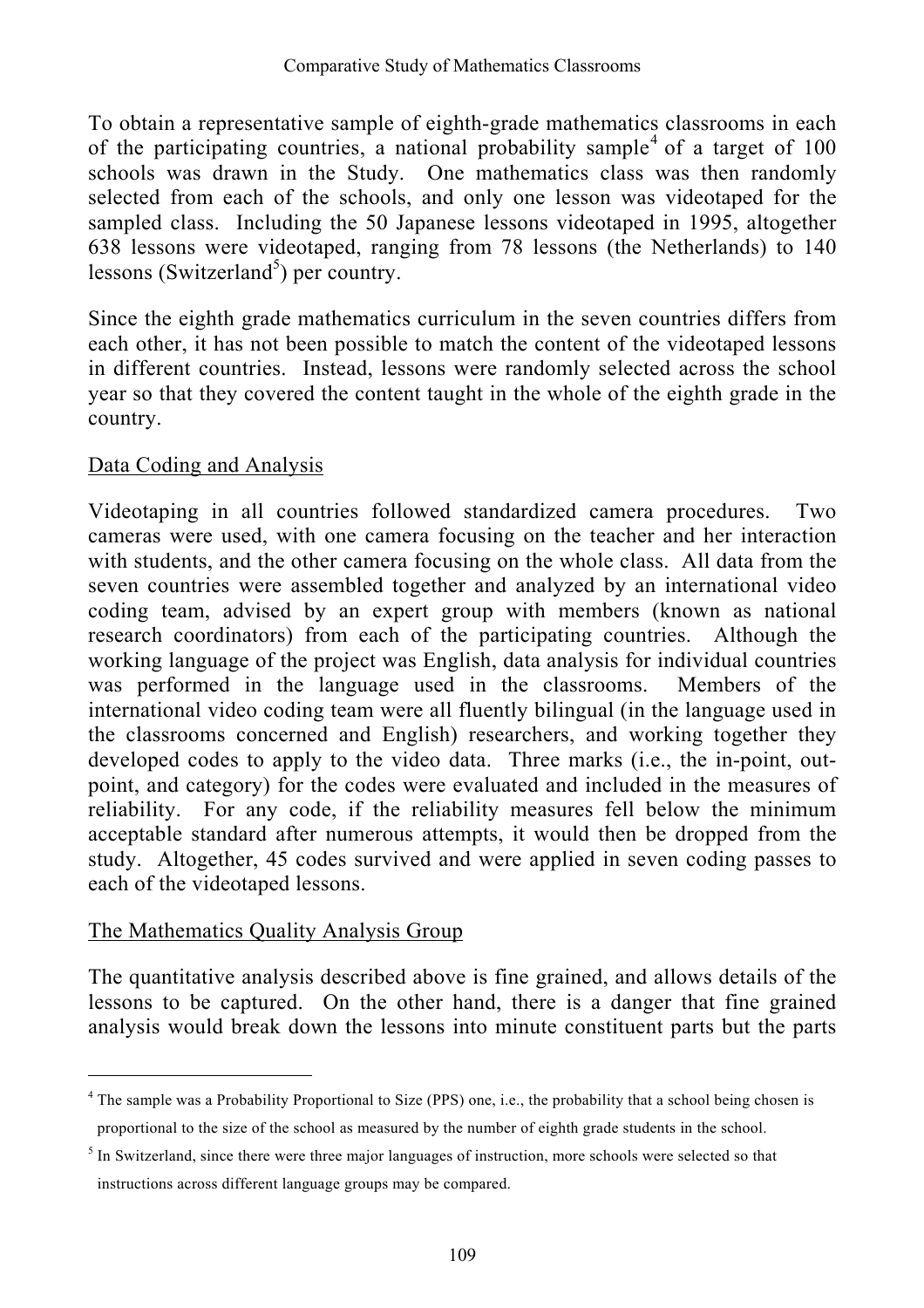may not fit with each other to form back a meaningful picture of the lesson. For this reason, in addition to the quantitative analysis described above, a number of more qualitative analyses were performed. One such analysis was performed by an expert panel, known as the Mathematics Quality Analysis Group, comprising mathematicians and mathematics educators at the post-secondary level. The group reviewed a randomly selected subset of 120 lessons (20 lessons from each country except Japan<sup>6</sup>) and evaluated the quality of the lessons based on expanded "lesson tables" prepared by the international video coding team. The "lesson tables" contained detailed written descriptions of the lessons, including the classroom interaction, the nature of the mathematical problems worked on, goal statements, lesson summaries, and other relevant information. These lesson descriptions were examined "country-blind", with all indicators that might reveal the country removed.

# **Mathematics Classrooms in Hong Kong**

# *A. Instructional Practices as Portrayed by the Analysis of the Codes*

# *Whole-class interaction dominated*

 $\overline{a}$ 

In describing the kinds of teacher and students interaction in the seven countries, the Study defined five types of classroom interaction: public interaction, private interaction, student presents information, teacher presents information, and mixed private and public work. An analysis of the different types of interaction showed that the Hong Kong classroom was dominated by public or whole-class interaction. Three quarters of the lesson time was spent in public interaction while 20% of the lesson time was spent in private interaction (see Table 1 below). These represent the largest proportion of lesson time in public interaction and the smallest proportion of lesson time in private interaction among the seven countries. As the Study Report commented, "Comparing across countries, eighth-grade mathematics lessons in Hong Kong SAR spent a greater percentage of lesson time in public interaction (75 percent) than those in the other countries, except the United States." (Hiebert *et al*, 2003: 54-55).

<sup>&</sup>lt;sup>6</sup> Since this same group of experts performed a similar analysis on the 1995 TIMSS Video data, which included the Japanese data, the 1999 Japanese data was not included in this analysis.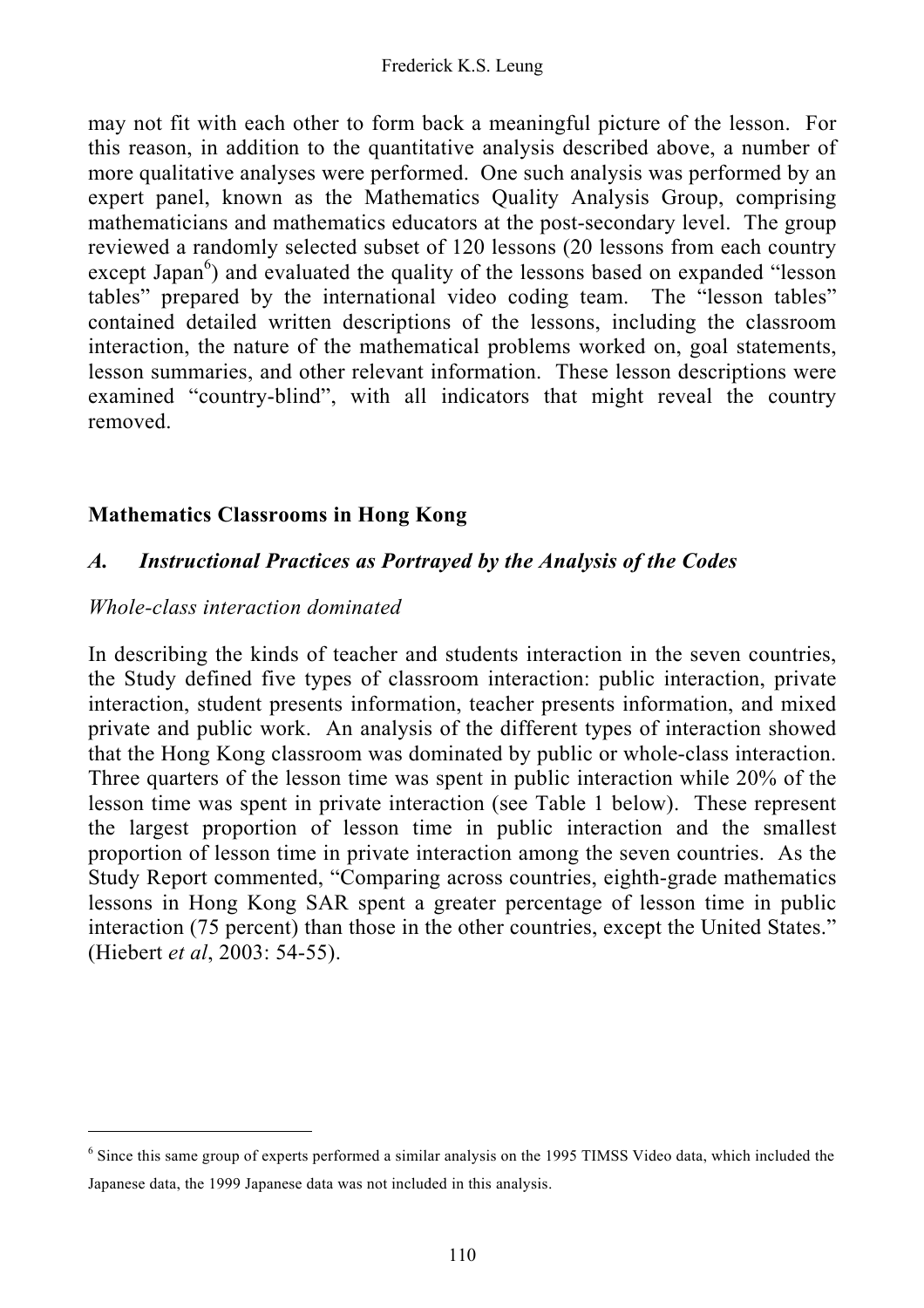#### Comparative Study of Mathematics Classrooms

| Country        | Public interaction | Private interaction | Others |
|----------------|--------------------|---------------------|--------|
| Australia      | 52                 | 48                  |        |
| Czech Republic | 61                 | 21                  | 18     |
| Hong Kong      | 75                 | 20                  | 5      |
| Japan          | 63                 | 34                  | 3      |
| Netherlands    | 44                 | 55                  |        |
| Switzerland    | 54                 | 44                  |        |
| United States  | 67                 | 32                  |        |

Table 1: Average Percentage of Lesson Time Devoted to Public and Private Interactions

# *Teacher talked most of the time*

 $\overline{a}$ 

What were the Hong Kong teachers and students doing during the whole-class interaction time? The Study recorded and calculated the number of words spoken by the teachers and the students in the lessons<sup>7</sup> as indication of the kind of interaction that took place. As can be seen from Figure 1 below, Hong Kong teachers spoke an average of about 5800 words per lesson while their students spoke only an average of 640 words. Compared to other countries in the study, Hong Kong teachers (together with the US teachers who spoke an average of about 5900 words per lesson) were the most talkative among the teachers in the participating countries. In contrast, Hong Kong students were the least talkative among the students in all the seven countries.



Figure 1: Average Number of Teacher and Student Words Per Lesson

Combining the two sets of figures in Figure 1, Hong Kong classrooms have the highest ratio of average number of words spoken by the teacher to those spoken by

 $<sup>7</sup>$  Since lesson duration varies across countries, the lesson time reported here is standardized to 50 minutes.</sup>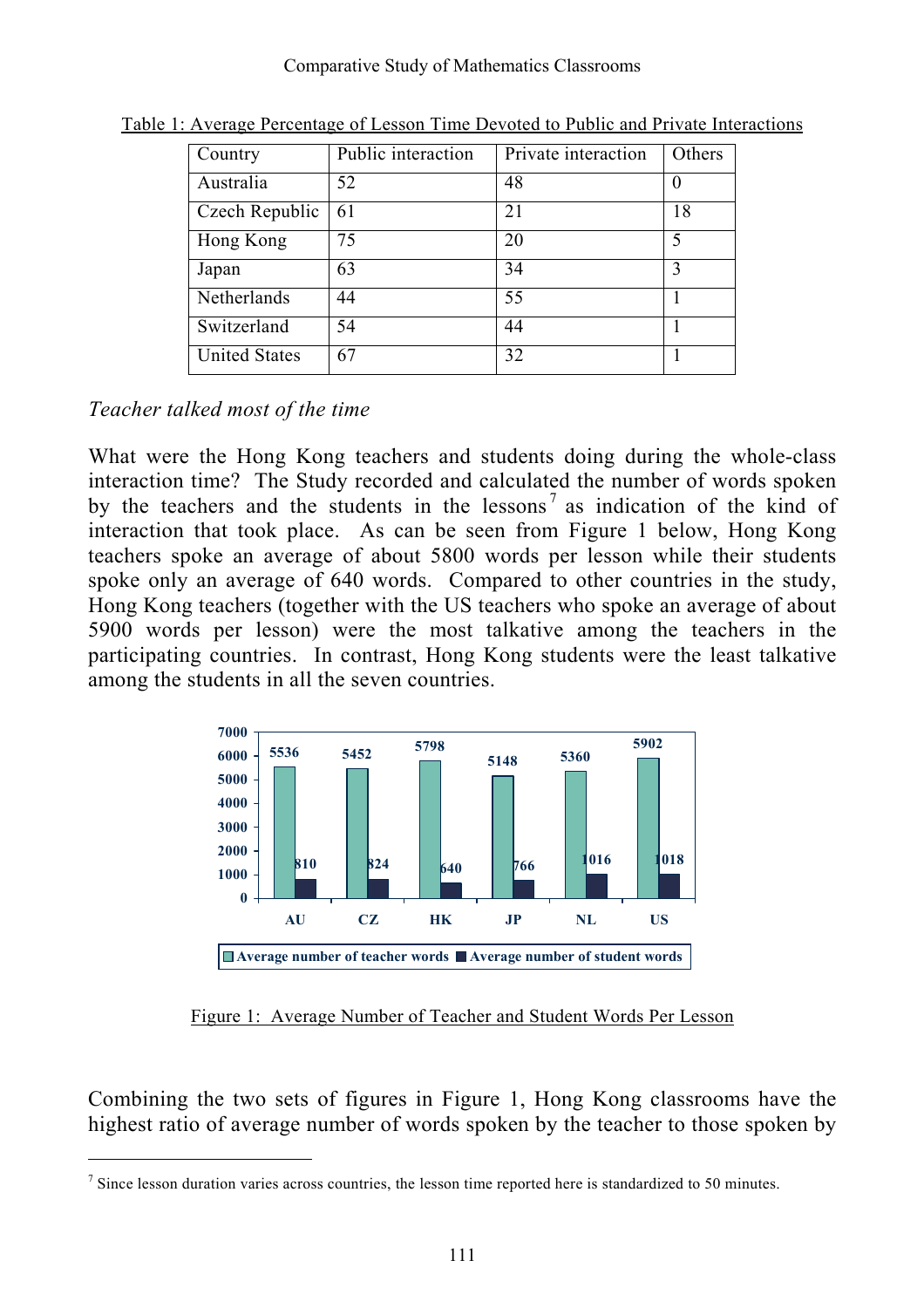their students (Figure 2). As the Study Report pointed out, "Hong Kong SAR eighth-grade mathematics teachers spoke significantly more words relative to their students (16:1) than did teachers in Australia (9:1), the Czech Republic (9:1), and the United States (8:1)" (Hiebert *et al*, 2003: 109). When we factor in the relatively large class size of the Hong Kong classroom<sup>8</sup>, the reticence of the East Asian students is even more striking.



Figure 2: Average Number of Teacher Words to Every One Student Word Per Lesson

#### *Students solved procedural problems unrelated to real-life following prescribed methods*

In the Study, it was found that the lesson time in all the seven countries was dominated by students working on mathematical problems, and thus one of the major units of analysis in the study was the mathematical problems. Different aspects of the characteristics of the problems worked on in the lessons were coded for analysis, and results of some of the analyses are discussed below.

#### Nature of problem statements

 $\overline{a}$ 

One important characteristic of the mathematical problems is the nature of the problem statements. Three types of problem statements were defined in the Study

 $8$  The average class size of the lessons videotaped in Hong Kong was 37, which is significantly bigger than the class size of other countries in the study (except for Japan for which the class size data was not available) - the average class size in the other five countries ranged from 19 (Switzerland) to 27 (Australia). So a ratio between teacher words and student words of 16 to 1 in Hong Kong is in effect a ratio of nearly 600:1 as far as an individual student in concerned.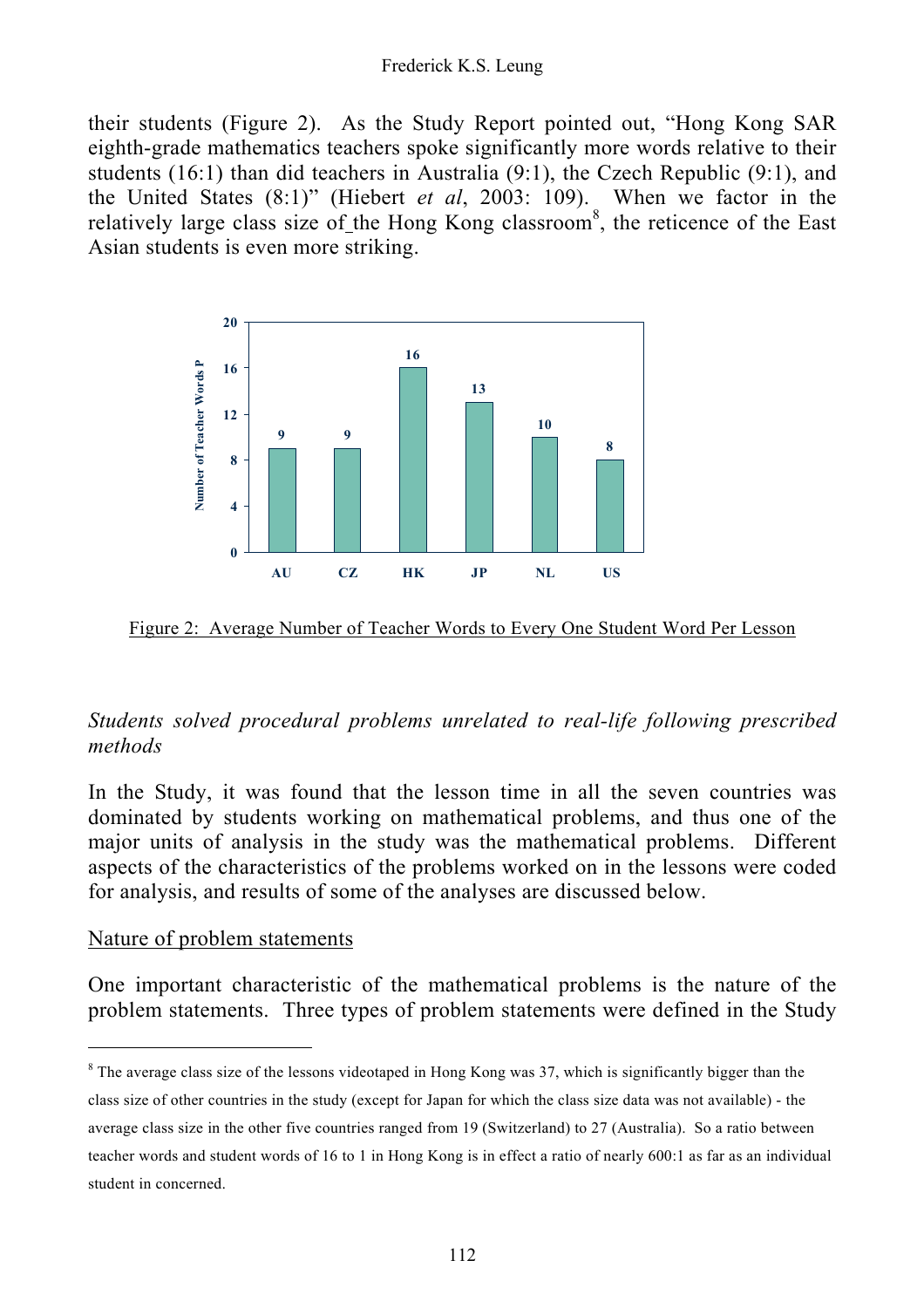based on the kind of mathematical processes implied by the statements. They are using procedures, stating concepts, and making connections (Hiebert *et al*, 2003: 98). Figure 3 below shows the average percentage of problems of each problem statement type in the participating countries<sup>9</sup>.



Figure 3: Average Percentage of Problems Per Lesson of Each Problem Statement Type

As can be seen from Figure 3, the problem statements of nearly 85% of the problems worked on in the Hong Kong classrooms suggest that they were typically solved by applying a procedure or a set of procedures. This percentage is highest among all the countries in the Study. Problems with statements that called for mathematical concepts or constructing relationships among mathematical ideas and facts were relatively rare. As the Study Report noted, "Hong Kong SAR lessons contained a larger percentage of problem statements classified as using procedures (84 percent) than all the other countries except the Czech Republic (77 percent)" (Hiebert *et al*, 2003: 98).

# Contexts of the problems

 $\overline{a}$ 

In what contexts were these procedural problems set up when they were presented to the Hong Kong students? Mathematics problems are usually either set up within some real-life contexts or simply presented using mathematical language or symbols (e.g., Solve the equation:  $x^2 + 3x - 8 = 0$ ). Many mathematics educators argue that mathematics problems presented within real-life contexts make mathematics more meaningful and hence more interesting for students.

<sup>&</sup>lt;sup>9</sup> The data from Switzerland was not available since English transcripts were not available for all Swiss lessons.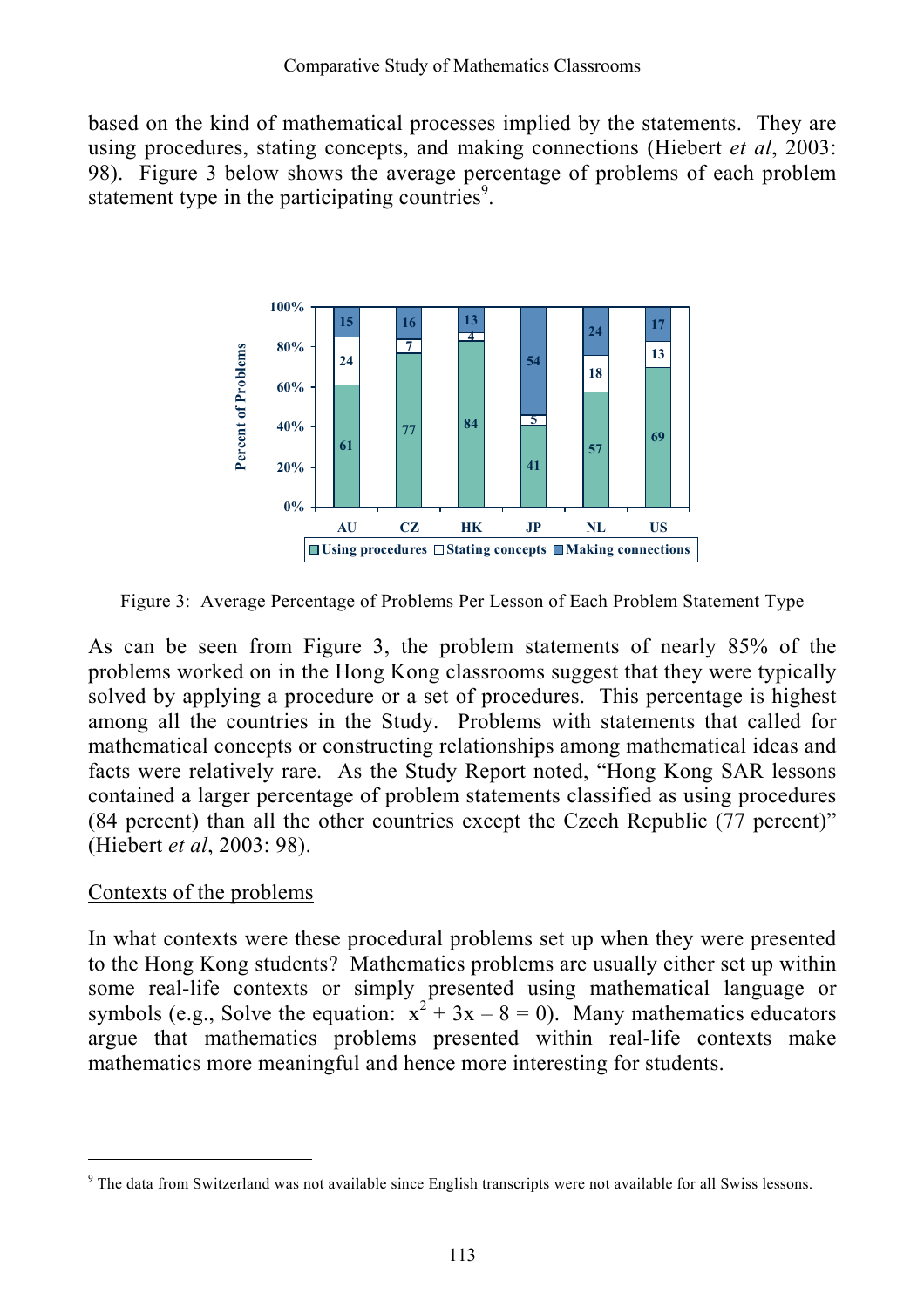Figure 4 below shows the average percentage of problems that were set up with a real-life connection compared to those that were presented with mathematical language or symbols only. As can be seen from Figure 4, Hong Kong lessons had most of the problems set up using mathematical language or symbols only, second to Japan. Only 15% of the problems had a real-life connection, and more than 80% of the problems were formulated with mathematical language and symbols only.





With Mathematical Language or Symbols Only

# Choice of solution methods

When Hong Kong students were presented with these procedural problems set up with mathematical language and symbols, how were they expected to deal with the problems? Were they expected to solve the problems with prescribed methods, or were they given a choice and encouraged to solve the problems using different methods? Mathematics educators usually think that to enhance students' problem solving ability, they should be encouraged to solve the same problem with different methods. In the Study, the number of problems worked on in which students had a choice of solution methods was noted, and the results are show in Table 2 below. In Table 2, the left hand column gives the average percentage of problems per lesson in which students had a choice of solution methods, and the right hand column shows the percentage of lessons where there were at least one problem worked on in which students had a choice of solution methods.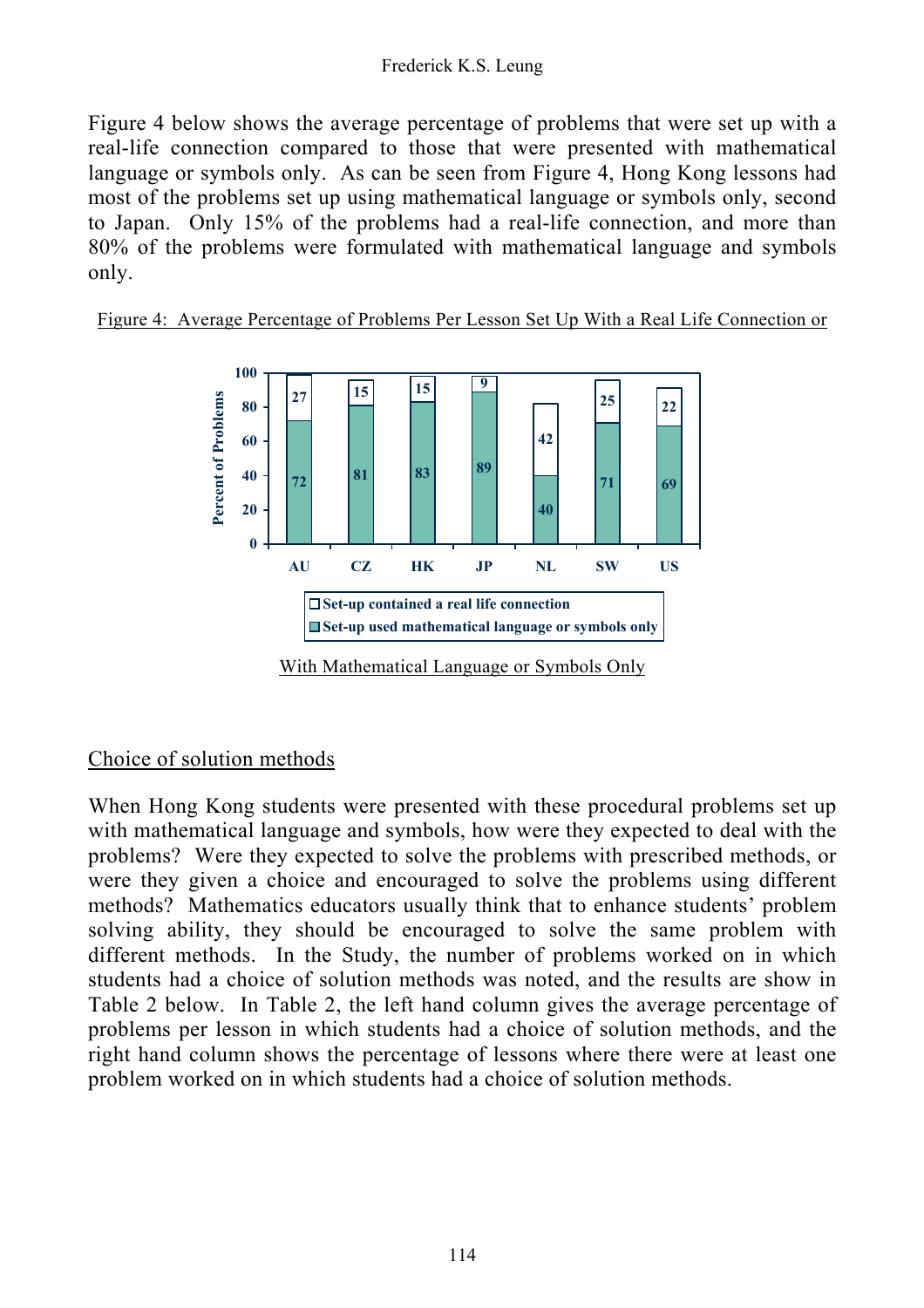|  | Table 2: Average Percentage of Problems Per Lesson and Percentage of Lessons With at Least |  |  |
|--|--------------------------------------------------------------------------------------------|--|--|
|  | One Problem in Which Students Had a Choice of Solution Methods                             |  |  |

| Country <sup>10</sup> | percent<br>Average<br>solution methods | of Percent of lessons with at<br>problems with a choice of least one problem with a<br>choice of solution methods |
|-----------------------|----------------------------------------|-------------------------------------------------------------------------------------------------------------------|
| Australia             | 8                                      | 25                                                                                                                |
| Czech<br>Republic     | $\overline{4}$                         | 20                                                                                                                |
| Hong Kong             | 3                                      | 17                                                                                                                |
| Japan                 | 15                                     | 31                                                                                                                |
| Switzerland           | 7                                      | 24                                                                                                                |
| <b>United States</b>  | 9                                      | 45                                                                                                                |

It can be seen from Table 2 that compared with other countries, Hong Kong had the least amount of problems where students were given a choice of solution methods, whether measured by average percentage of problems per lesson or by the percentage of lessons with at least one problem in which students had a choice of solution methods. In only three percent of the problems worked on were students given a choice of solution methods, and such occasions happened in less than 20% of the lessons recorded.

So we can see from the three characteristics of the problems discussed above that the mathematical problems Hong Kong students worked on in their classrooms were mainly problems unrelated to real-life. The statements of the problems suggest that they were typically solved by applying a procedure or a set of procedures rather than calling for mathematical concepts or constructing relationships among mathematical ideas and facts. Furthermore, students were expected to follow prescribed methods in solving these problems instead of being given a choice of solution methods.

#### *Summary*

 $\overline{a}$ 

From the results presented above, the instructional practices in the Hong Kong mathematics classroom as portrayed by the analysis of the codes in the Study can be characterized as follows:

<sup>&</sup>lt;sup>10</sup> For the Netherlands, there were too few cases reported and so the data was not shown here because the reporting standard was not met.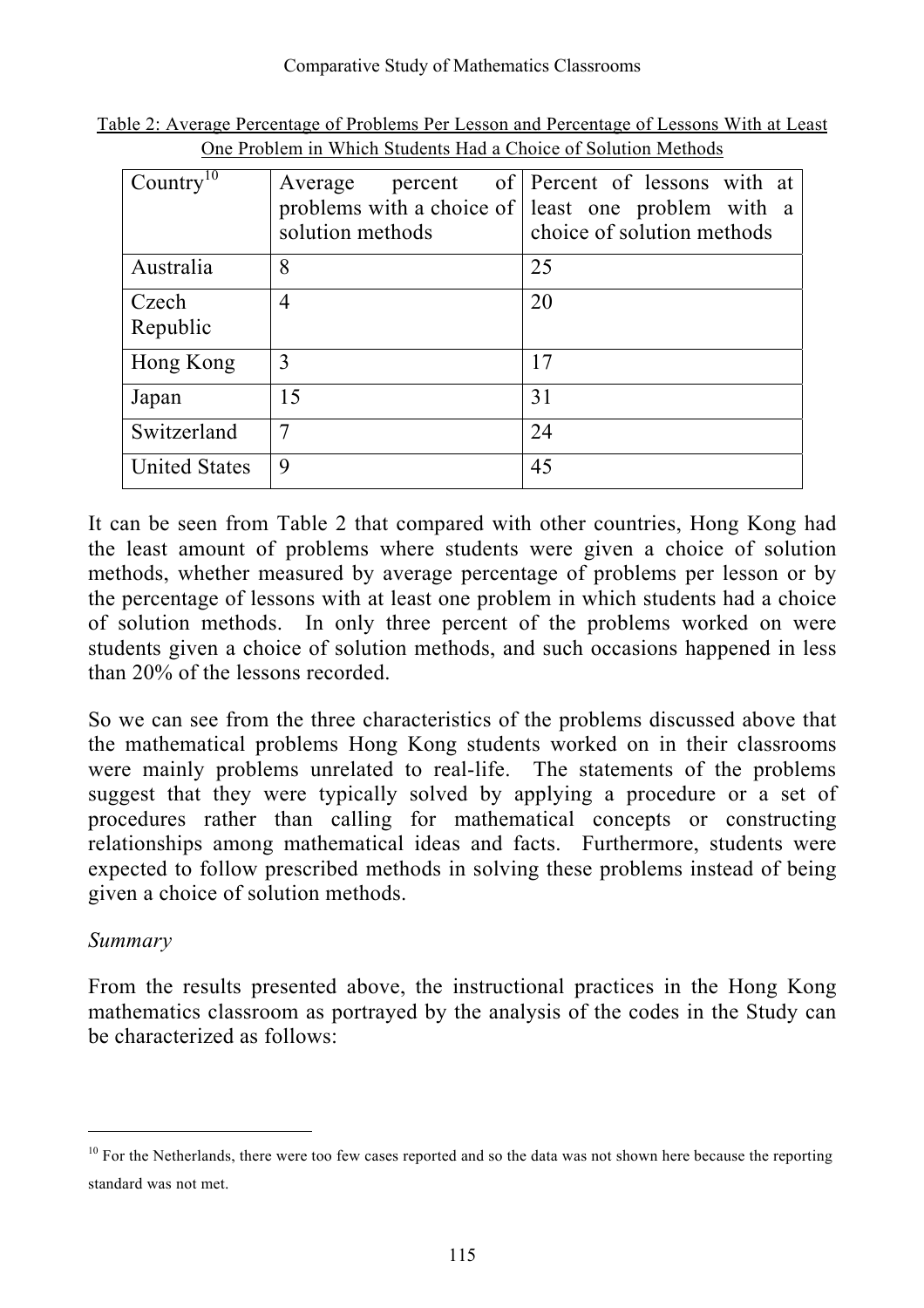Whole-class interaction dominated the lesson time. During the whole-class interaction, the teacher talked most of the time while the students remained relatively reticent. The mathematics problems that students worked on during the lesson were mainly set up using purely mathematical language and symbols, and in contexts unrelated to real-life. These problems were also typically solved by applying a procedure or a set of procedures, following standard methods prescribed by the teacher.

From the viewpoint of most mathematics educators, the picture portrayed above is a mathematics classroom that is not very conducive to quality teaching and learning!

# *B. Quality of Content as judged by the Mathematics Quality Analysis Group*

As described earlier, one of the qualitative analyses of the data in the Study was performed by an expert panel comprising mathematicians and mathematics educators. Panel members reviewed detailed descriptions of a random sub-sample of the videotaped lessons country-blind and made qualitative judgements about them. In addition to judging the content level of the lessons, the panel also assessed the quality of the mathematics in the lessons along four dimensions: *coherence, presentation, engagement* and *overall quality*. The results of the judgements of the Mathematics Quality Analysis Group are presented below.

#### *More advanced content*

The panel made judgement on how advanced the mathematics content in the lessons was, and placed each lesson in the sub-sample into one of five "curricular levels", from elementary (1) to advanced (5). The results of their judgement are shown in Figure 5 below. As can be seen from Figure 5, the panel found the content covered in the Hong Kong (and Czech Republic) classrooms relatively more advanced. The mathematics content of 20% of the lessons was judged to be advanced, while the content in none of the lessons was judged to be elementary. This is in great contrast to other countries in the Study, where three of them (Australia, the Netherlands and the United States) did not have any lessons with content judged to be advanced (and Switzerland had only 5% of the lessons with content judged to be advanced), and the mathematics content in at least 10% of the lessons in four countries was judged to be elementary.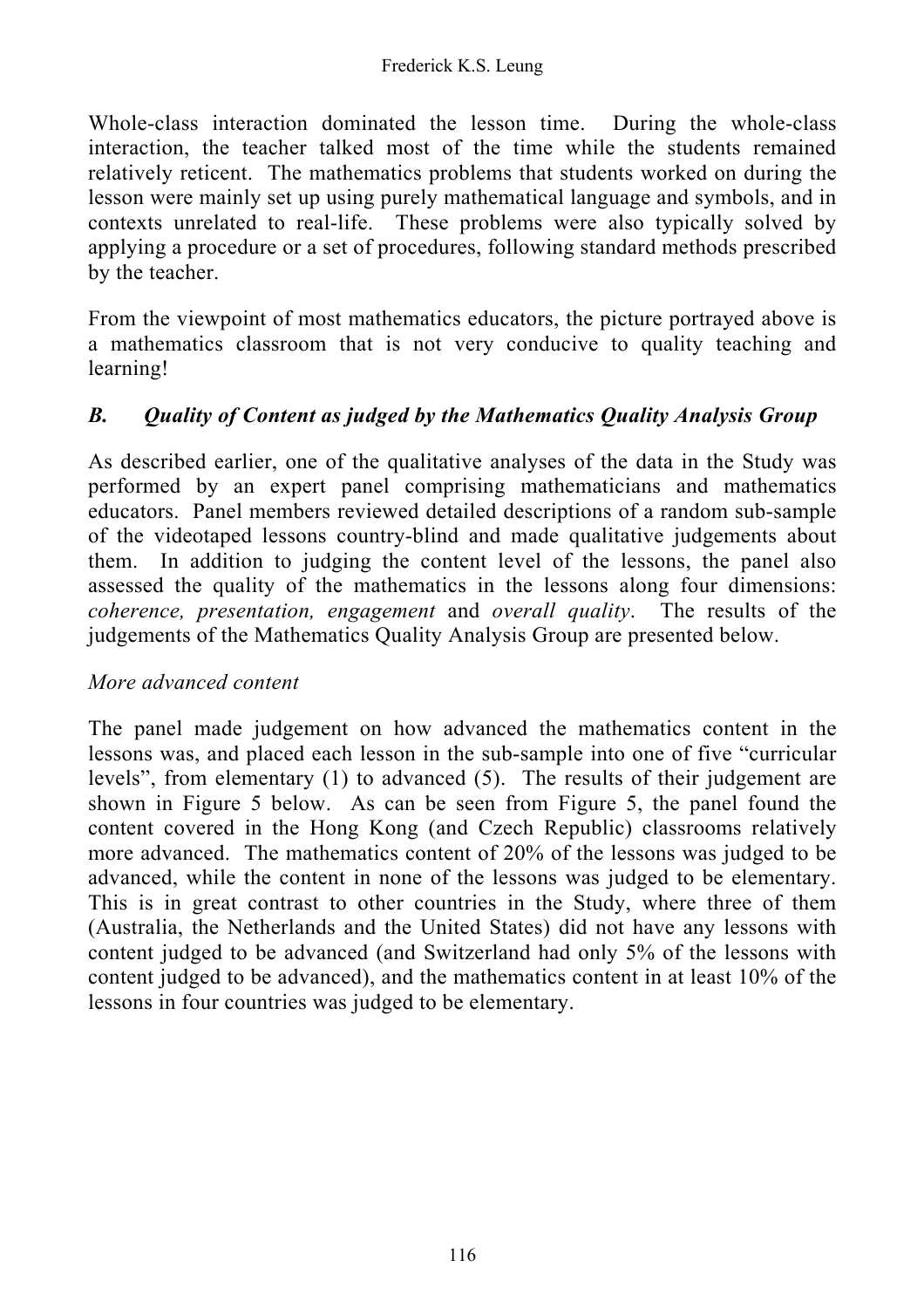

Figure 5: Percentage of lessons in sub-sample at each content level

#### *Lesson more coherent*

Coherence was defined by the panel as "the (implicit and explicit) interrelation of all mathematical components of the lesson" (Hiebert *et al*, 2003: 196). As can be seen from Figure 6 below, 90% of the Hong Kong lessons were judged to be thematically coherent, with the remaining 10% moderately thematically coherent. This compares very favorably with the other countries in the Study. For example, in the Czech Republic and the United States, only 30% of the lessons were judged to be thematically coherent.



Figure 6: Percentage of Lessons in Sub-sample Rated at Each Level of Coherence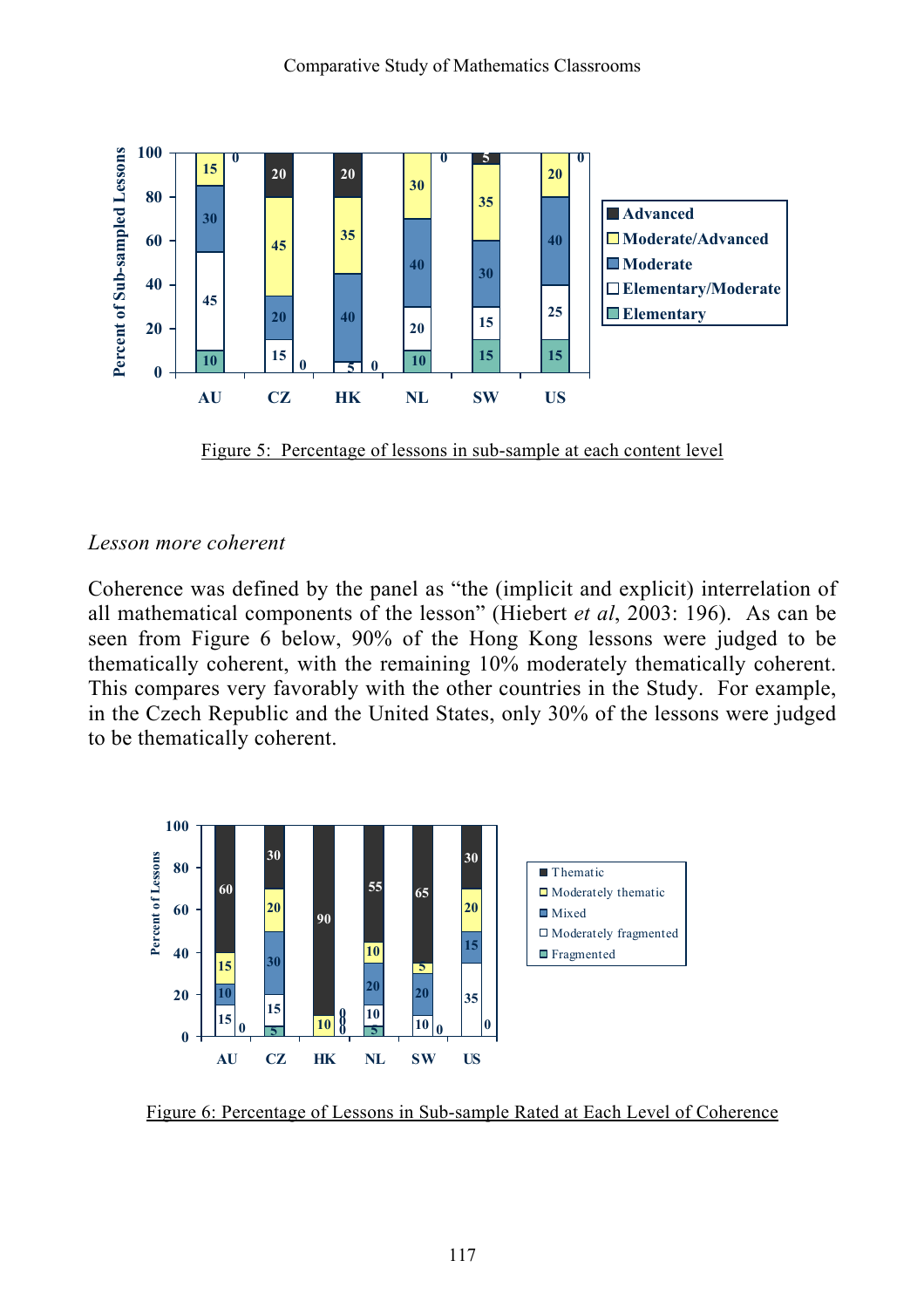# *More fully developed presentation*

Not only were the Hong Kong lessons judged to be more coherent, their presentation was also found to be more fully developed. Presentation was defined by the panel as "the extent to which the lesson included some development of the mathematical concepts or procedures" (Hiebert *et al*, 2003: 197). Development required that mathematical reasons or justifications were given for the mathematical results presented or used. Presentation ratings took into account the quality of mathematical arguments: higher ratings meant that sound mathematical reasons were provided by the teacher (or students) for concepts and procedures. Mathematical errors made by the teacher reduced the ratings. The results of the judgment of the panel are show in Figure 7 below. It can be seen from Figure 7 that 20% of the Hong Kong lessons were judged to be "fully developed". This percentage is highest among all the other countries, and is in striking contrast with Australia where none of the lessons were classified as "fully developed". If we take into consideration the category "substantially developed" as well, we can see that three quarters of the lessons in Hong Kong were classified as either 'fully developed' or 'substantially developed'. This figure is three times higher than that for the lessons in the Netherlands.



# *Students more likely to be engaged*

As noted previously, the panel did not watch the videotapes (since the exercise was conducted "country-blind") and so could not easily judge whether students were engaged in the lessons or not. From the detailed descriptions of the lessons compiled by the international coding team, the panel made a judgement as to how likely it was that students would be engaged in the lessons. Student engagement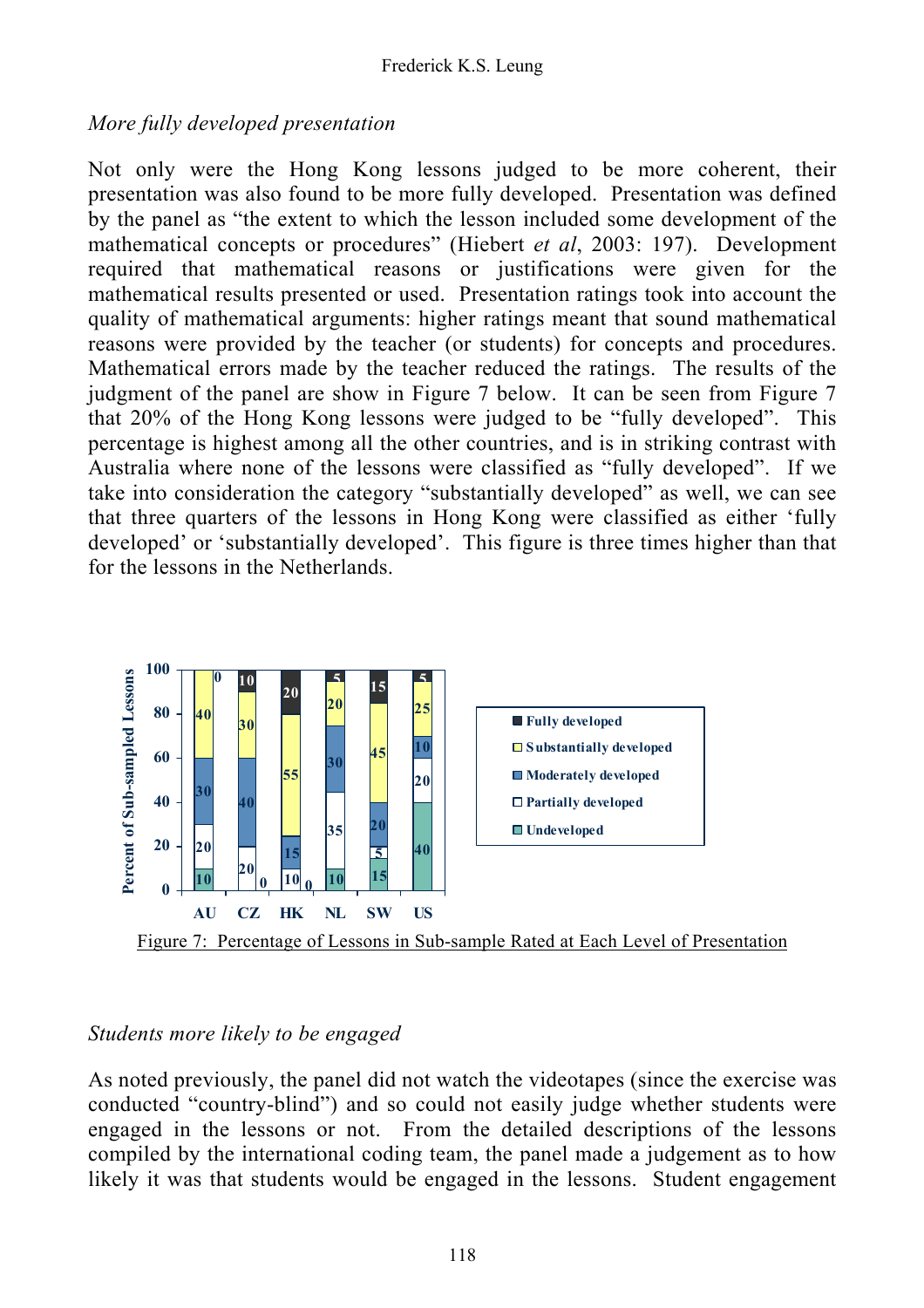was defined by the panel as "the likelihood that students would be actively engaged in meaningful mathematics during the lesson" (Hiebert *et al*, 2003: 198). A rating of 'very unlikely' (1) indicated a lesson in which students were asked to work on few of the problems in the lesson and those problems did not appear to stimulate reflection on mathematical concepts or procedures; a rating of 'very likely' (5) indicated a lesson in which students were expected to work actively on, and make progress solving, problems that appeared to raise interesting mathematical questions for them and then to discuss their solutions with the class.

As can be seen from Figure 8 below, the panel inferred from the lesson descriptions that students in Hong Kong classrooms were more likely than those elsewhere to be engaged in the lesson. The panel estimated that students in 35% of the Hong Kong lessons were likely to be engaged, whereas in none of the Australian lessons were students likely to be engaged.



Figure 8: Percentage of Lessons in Sub-sample Rated at Each Level of Student Engagement

# *Overall quality*

Finally, the panel made a judgement on the overall quality of the lessons in terms of "the opportunities that the lesson provided for students to construct important mathematical understandings" (Hiebert *et al*, 2003: 199). Figure 9 below indicates that 30% of the Hong Kong lessons were judged to be of high quality, whereas only 5% of the lessons in Australia and the Netherlands were judged to be so. And in the U.S., none of the lessons were judged to be of high quality. There were also more lessons in Hong Kong than in other countries for which the panel judged the overall quality to be 'high' or 'moderately high'.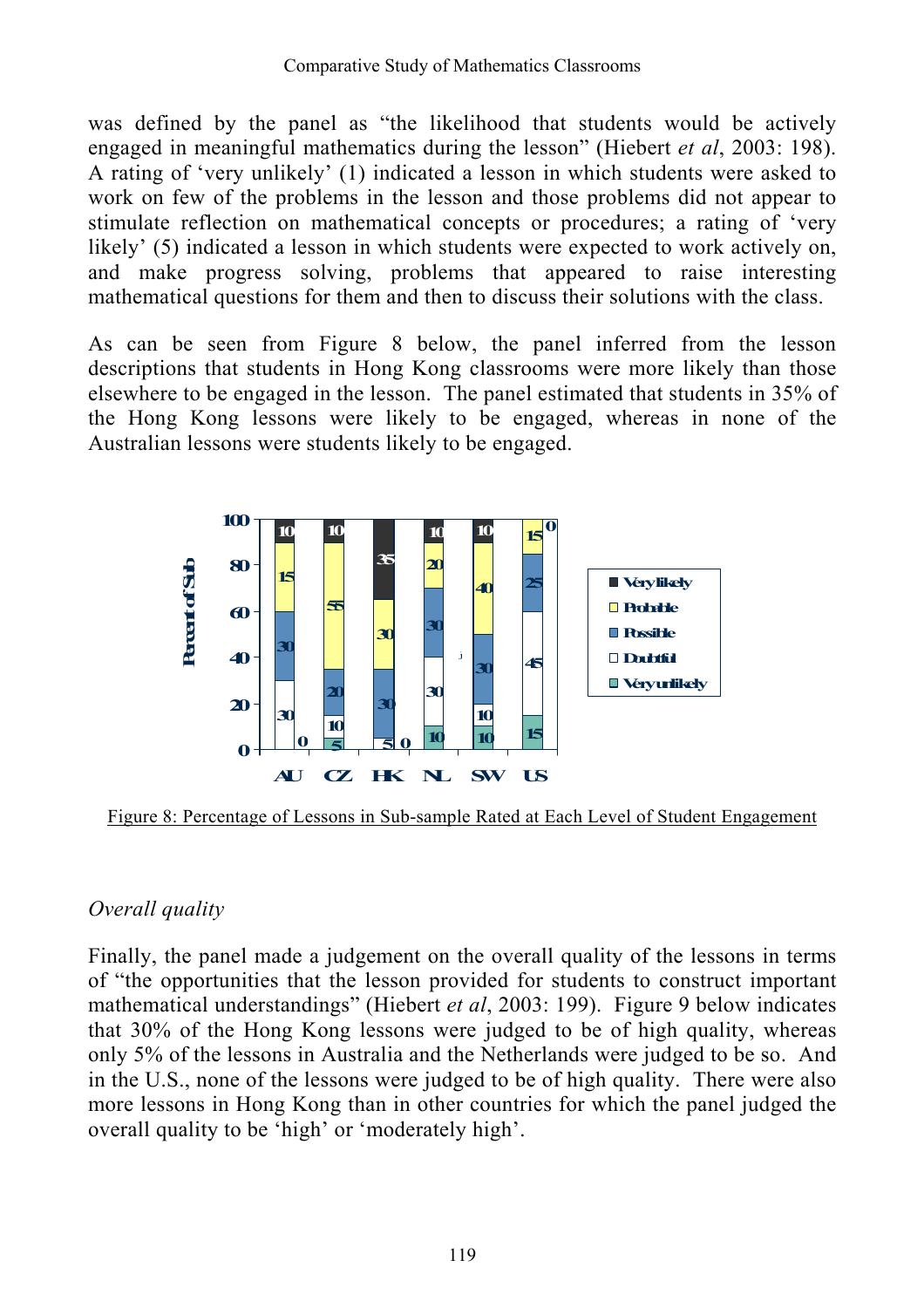

Figure 9: Percentage of Lessons in Sub-sample Rated at Each Level of Overall Quality

# *Summary*

From the results presented above, we can see that the quality of instructional practice in the Hong Kong mathematics classroom was judged by the Mathematics Quality Analysis Group as very high. The mathematics content covered was judged to be relatively more advanced, the lessons were more coherently structured, and the presentation was more fully developed. Given these positive elements of the classrooms, students were expected to be more engaged in the teaching and learning process, and the overall quality of the lessons was judged to be high by the panel.

This presents a picture of instructional practices which is much more positive than that portrayed by the quantitative analysis of the codes.

# **Discussion**

# *A. Two different pictures?*

From the discussions above, it can be seen that the picture of instructional practices in the Hong Kong classroom as portrayed by the judgement of the Mathematics Quality Analysis Group is in stark contrast to the picture as portrayed by the quantitative analysis of the codes. How do we reconcile the apparent inconsistency between the instructional practices as reflected by the two different analyses of the same data set?

It should be noted that in the first picture, instructional practices were portrayed through objectively coding and summarizing activities that happened in the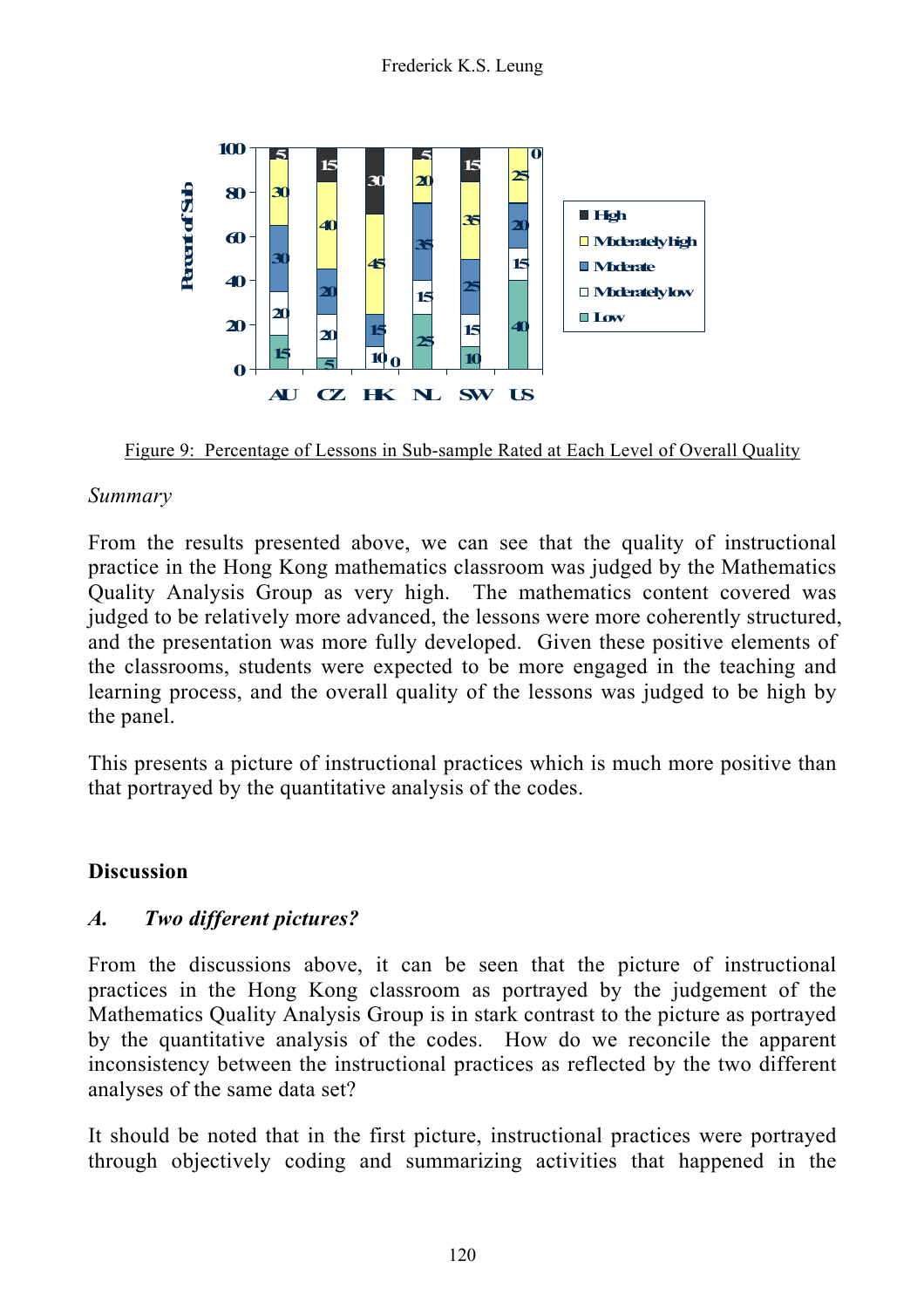classroom, whereas in the second picture, the quality of content was judged by the Mathematics Quality Analysis Group based on their expertise and experience. In the international report of the Study, readers are alerted to the small sample size involved in the qualitative analysis and are urged to be cautious in the interpretation of the results. Readers are warned that the sub-sample "might not be representative of the entire sample or of eighth-grade mathematics lessons in each country" (Hiebert *et al*, 2003: 190). Such warning needs to be heeded, for it pertains to the reliability of the analysis results. That is, from a psychometric point of view, the results of the qualitative analysis are deemed to be not very reliable. In addition to the small sample size involved (which is typical of qualitative studies), the very fact that the analysis relied on the judgement of a group of experts means that the results may be "rater-dependent". Given another group of experts with different experience and inclinations, rather different conclusions about the teaching in the Hong Kong classroom may be arrived at, even when the same set of criteria and definitions are followed. In contrast, for the quantitative analysis, since the coding (e.g. number of words spoken by teachers and students) is relatively objective, it is expected that given adequate training, any coder should arrive at more or less the same results.

Since the results of the qualitative analysis are not very reliable statistically, should we discard them and resort only to the reliable quantitative analysis? The quantitative analysis of the TIMSS 1999 Video data, as with all low-inferenced quantitative analysis, has its own limitations as well. Take the number of words spoken by teachers and students in the classrooms as example again. The quantitative analysis of the data computed accurately the number of words spoken by teachers and students in each country, and both the absolute number of words spoken and the ratio between teacher and student words provide relevant information on the kind of interaction that took place in the classrooms concerned. However, every teacher or educator knows too well that the quality of what the teachers and students say in class is far more important that how much they say. But to determine what the teachers and students say are significant or not, the data analysis requires a lot of judgement based on profound experience on the part of the researcher. And in a quantitative study where the emphasis is on lowinferenced data analysis, this is not possible. Hence quantitative analysis may yield results that are highly reliable but not necessarily very meaningful.

Thus, it seems that there is an inherent trade-off between reliability and validity in the analysis of video data. In order to get highly reliable data, we have to restrain from making inferences, and hence we lose out in validity. In order to increase the validity of the analysis of video data, we need to make subjective judegment, with the result that high reliability is difficult to attain. This is rather like Heisenberg's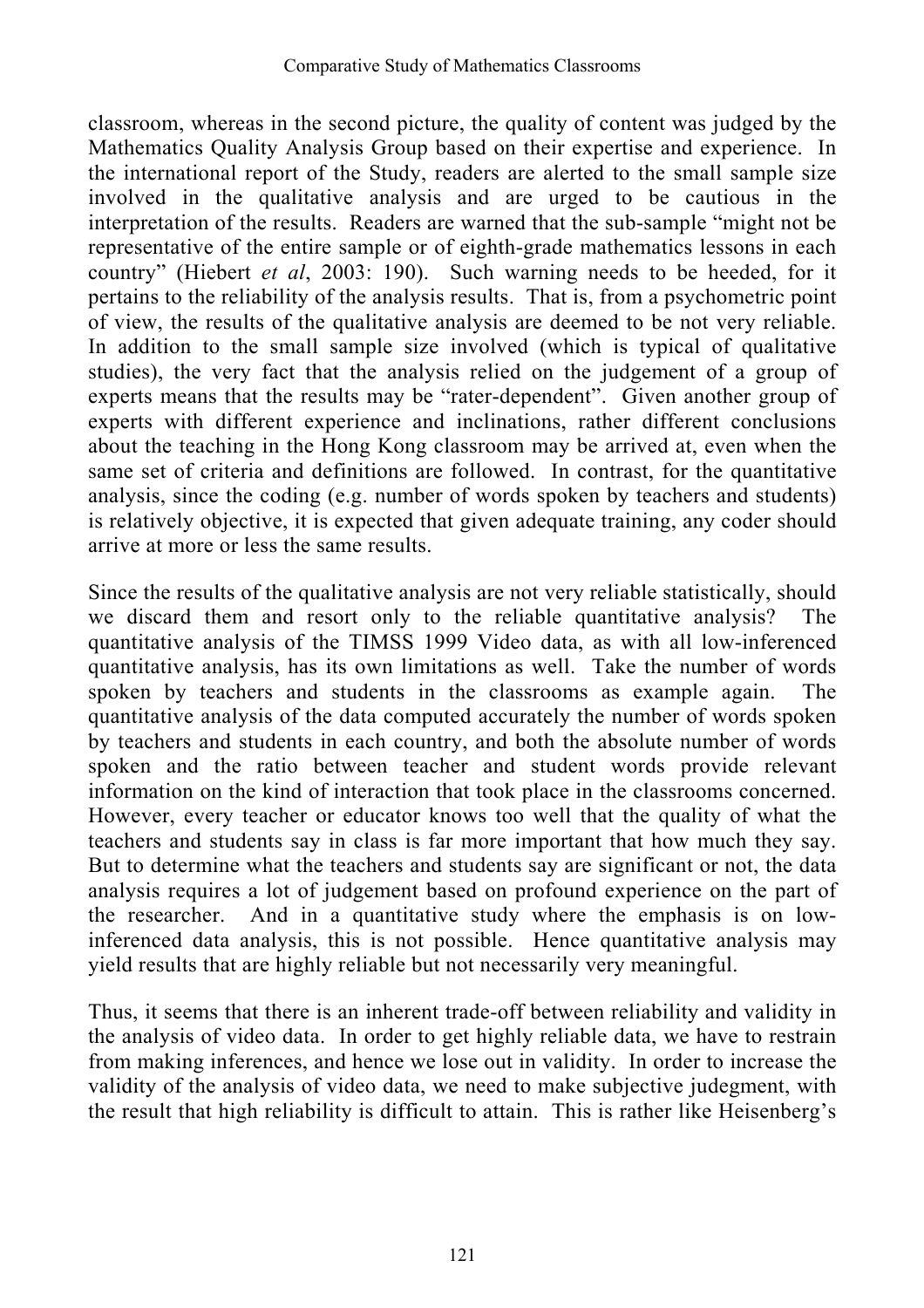Principle of Uncertainty in physics<sup>11</sup>. It seems that if we want to get highly reliable and objective information, we have to lose out in the meaningfulness or validity of the data. On the other hand, since qualitative analysis involves the judgement of "experts" based on their experience and expertise, different groups of experts may yield different results. So the information we obtain cannot be very reliable.

Which, then, is the "real" picture of mathematics teaching in Hong Kong? Is the unreliable expert judgment of the Mathematics Quality Analysis Group "real"? Or does the quantitative analysis of the data of the Study fail to reveal the subtlety of the complexity of classroom teaching?

The answer depends on whether you prefer a very reliable description of the activities that happened in the classroom, or whether you can tolerate some lack of reliability and want to learn more about the experts' view on the quality of teaching and learning in the classroom. The crux of the matter is: in determining the quality of teaching, should we rely on objective summary of data, or should we rely on subjective judgment of experts? Perhaps a synthesis of the two gives a picture nearer to the reality.

#### *B. The Traditional East Asian Culture and the High Achievement of East Asian Students*

Given that the results of the quantitative analysis of the Hong Kong data in the Study (which shows that instructional practices in Hong Kong are not very conducive to quality learning) are at least part of the "real" picture in Hong Kong, how can we explain the high achievements of students in Hong Kong and other East Asian countries in international studies of mathematics achievement? Also, do the findings of the Study throw any light on the negative attitudes of East Asian students towards mathematics?

First, the traditional teaching in Hong Kong as revealed by the quantitative analysis of the Study may be explained by the underlying cultural values in East Asia. In a replication of Ma's study (Ma, 1999) in Hong Kong and Korea (Leung and Park, 2002), it was found that although the teachers in the study were in general competent in mathematics, they often deliberately taught in a procedural manner for pedagogical reasons and for the sake of efficiency. They seemed to believe that it would be inefficient or even confusing for school children to be exposed to rich concepts instead of clear and simple procedures. This illustrates

 $\overline{a}$ 

 $11$  The Principle states that the more precisely the position of an object is determined, the less precisely its momentum is known in this instant (see Cassidy, 1992).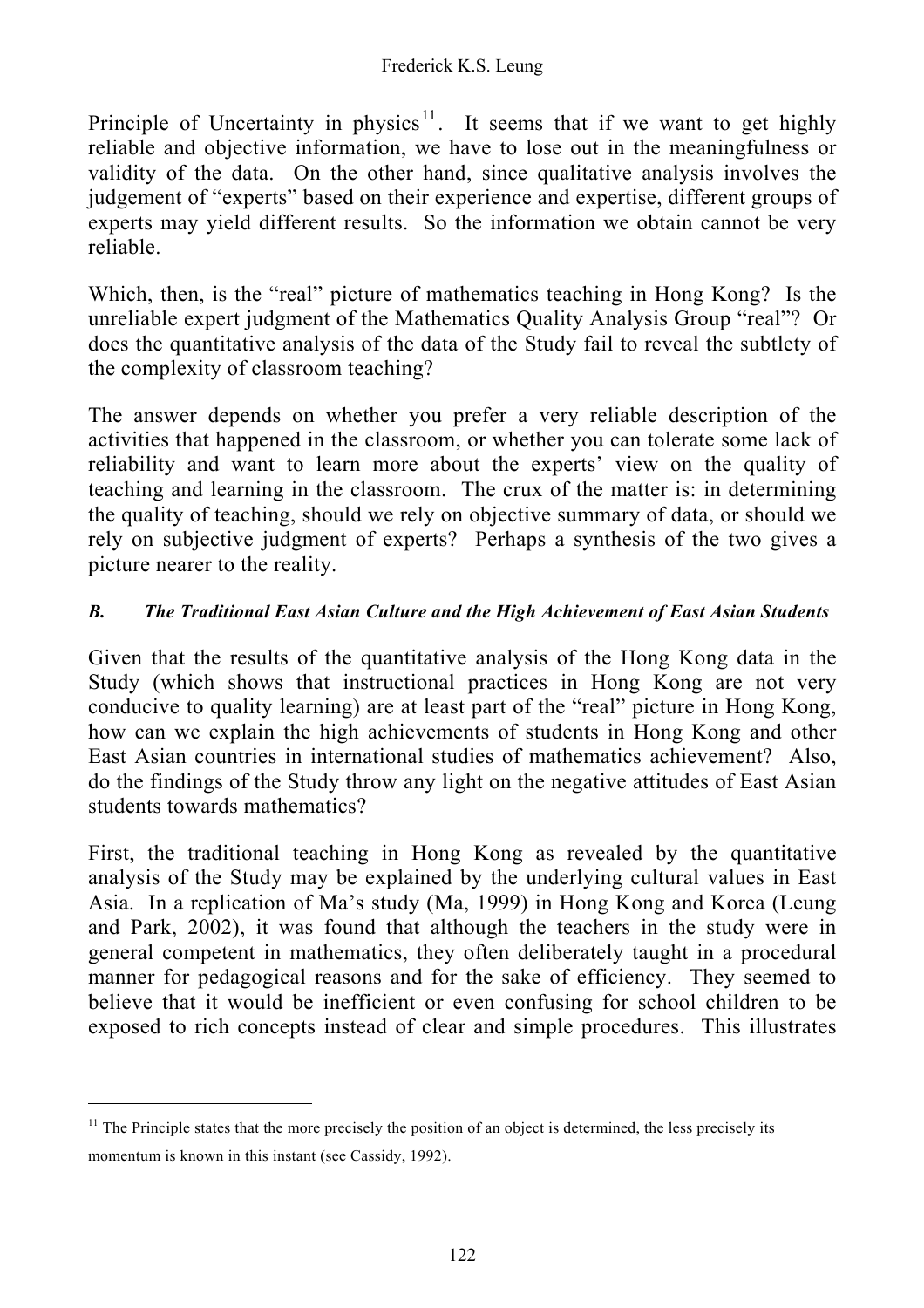very well the pragmatic philosophy in the East Asian culture (Ko, 2001; Shusterman, 2004).

Secondly, the underlying cultural values shared by the East Asian students may also explain both their high achievement and negative attitudes towards mathematics. In the East Asian culture, there is a strong stress on the virtue of humility or modesty. As the author pointed out elsewhere:

Children from these countries are taught from when they are young that one should not be boastful. This may inhibit students from rating themselves too highly on the question of whether they think they do well in mathematics, and so the scores may represent less than what students are really thinking about themselves. On the other hand, one's confidence and self image are something that is reinforced by one's learned values, and if students are constantly taught to rate themselves low, they may internalize the idea to result in really low confidence. Furthermore, the competitive examinations systems coupled with the high expectations for student achievement in these countries have left a large number of students classified as failures in their system, and these repeated experiences of a sense of failure may have further reinforced this lack of confidence.(Leung, 2002: 106)

Given that East Asian students possess such negative attitudes towards mathematics and hold such low self-concept in mathematics, why do they perform so well in international studies of mathematics achievement? Paradoxically, from the standpoint of the East Asian culture, one may argue that this negative correlation between students' confidence in mathematics and their achievement is something to be expected:

Over-confidence may lower students' incentive to learn further and cause them to put very little effort into their studying, and hence result in low achievement. This is exactly the kind of justification for the stress on humility or modesty in the East Asian culture. The Chinese saying "contentedness leads to loss, humility leads to gain" illustrates the point well. (Leung, 2002: 106)

In addition, the stress in the East Asian culture on diligence and practice may have also contributed to the high achievement of their students (Park and Leung, 2003). Underlying this stress on diligence and practice is the traditional East Asian value that attributes success more to effort than to innate ability (Leung, 2001). The ultimate root of the stress on diligence and practice is the underlying Confucian cultural values which emphasize strongly on the importance of education and a high expectation for students to achieve. Under the influence of this philosophy, learning or studying is considered a serious endeavour, and students are expected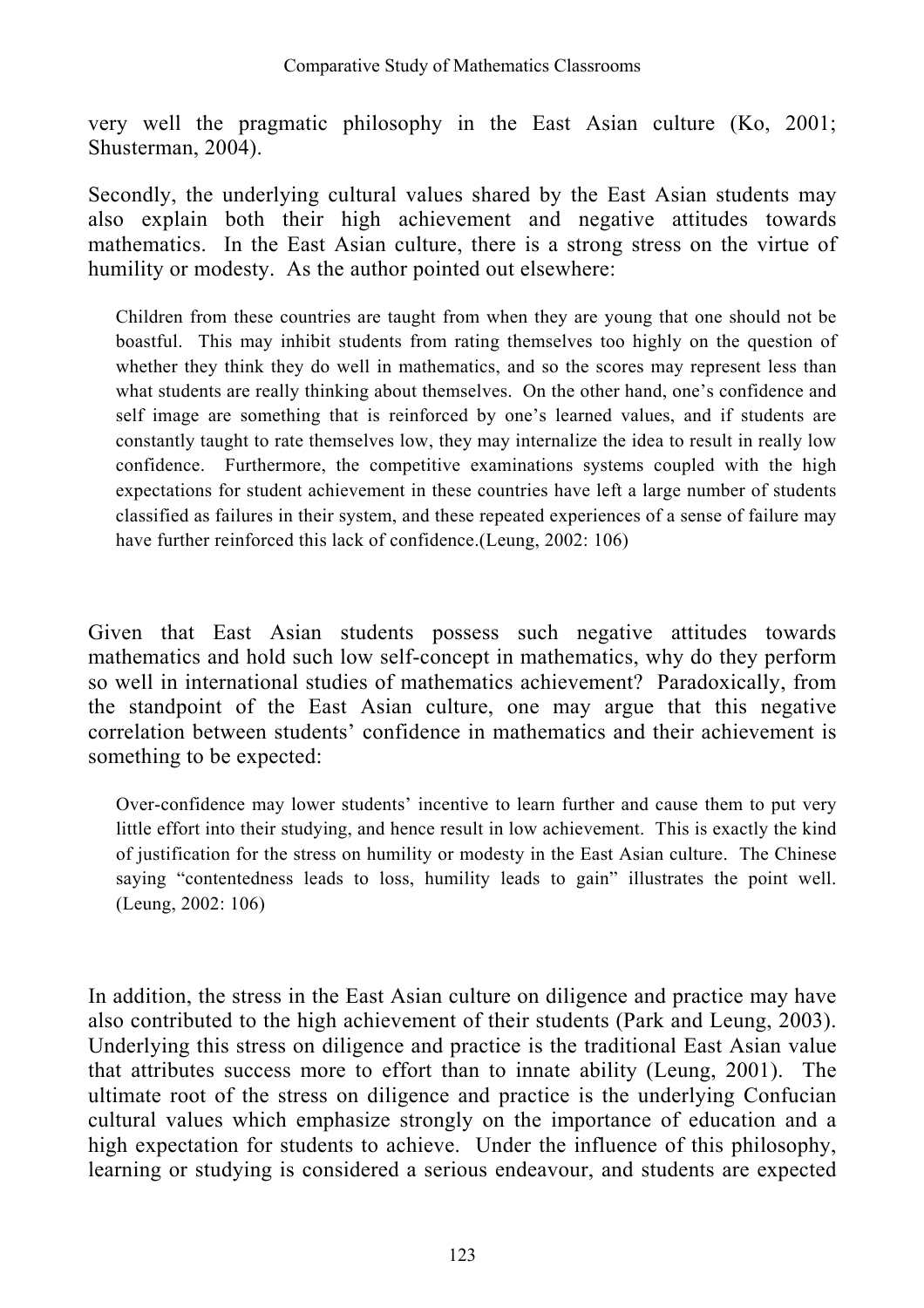to put in hard work and perseverance in their study. This is reinforced by a long and strong tradition of publication examination, which acts as a further source of motivation for learning. This high expectation on students to achieve provides an important source of motivation for students to learn well and to excel.

#### *C. Implications*

Given the methodological complexity of interpreting video data, and the cultural explanation of the high achievement of East Asian students, what lessons can educators from East Asia and elsewhere learn from the results of the Study?

#### *Implications for East Asian countries*

First, just examining the results of the quantitative analysis of the Hong Kong data in the Study may prompt us to call for radical changes in instructional practice in the Hong Kong classrooms, and by inference the classrooms in East Asia as well. However results from the qualitative analysis of the data present a different picture. Some readers may tend to embrace the qualitative results since they are more consistent with results of the achievement data (and for readers from East Asia, the results from the qualitative analysis of course look more pleasing!), and dismiss the quantitative results as invalid. But it should be stressed that the quantitative analysis is done using a relatively more objective (at least more objective than the qualitative part of the analysis) methodology and utilizing a larger and more representative data set (compared with the qualitative analysis). So the findings should not be dismissed lightly. A more balanced view of the two sets of results is that they represent two aspects of the same reality. They complement each other in giving a picture closer to the reality of the Hong Kong (and East Asian) classroom.

Seen in this light, findings of the qualitative analysis of the video data should remind educators in East Asia of their strengths in terms of instructional practices in mathematics. In particular, the expectation that students should learn a relatively advanced level of content with an appropriate degree of abstraction ought to be retained. Simply reducing the difficulty of the content in order to make mathematics more accessible to the general student population is an endless retreat. At the same time, teachers from East Asia should treasure their tradition of teaching mathematics in a coherent manner. They should also continue their effort to fully develop their lessons so as to keep their students engaged in the mathematics. Teachers should of course try to make the lesson lively and enjoyable for students through introducing various activities in their classrooms, but the goal should be to induce students to be interested and engaged in the subject matter of mathematics itself rather than in the lively activities per se. These clearly have implications for reforms in curriculum content, teaching methods, the kind of teachers to be recruited, and the kind of teacher education needed for teachers to perform their job.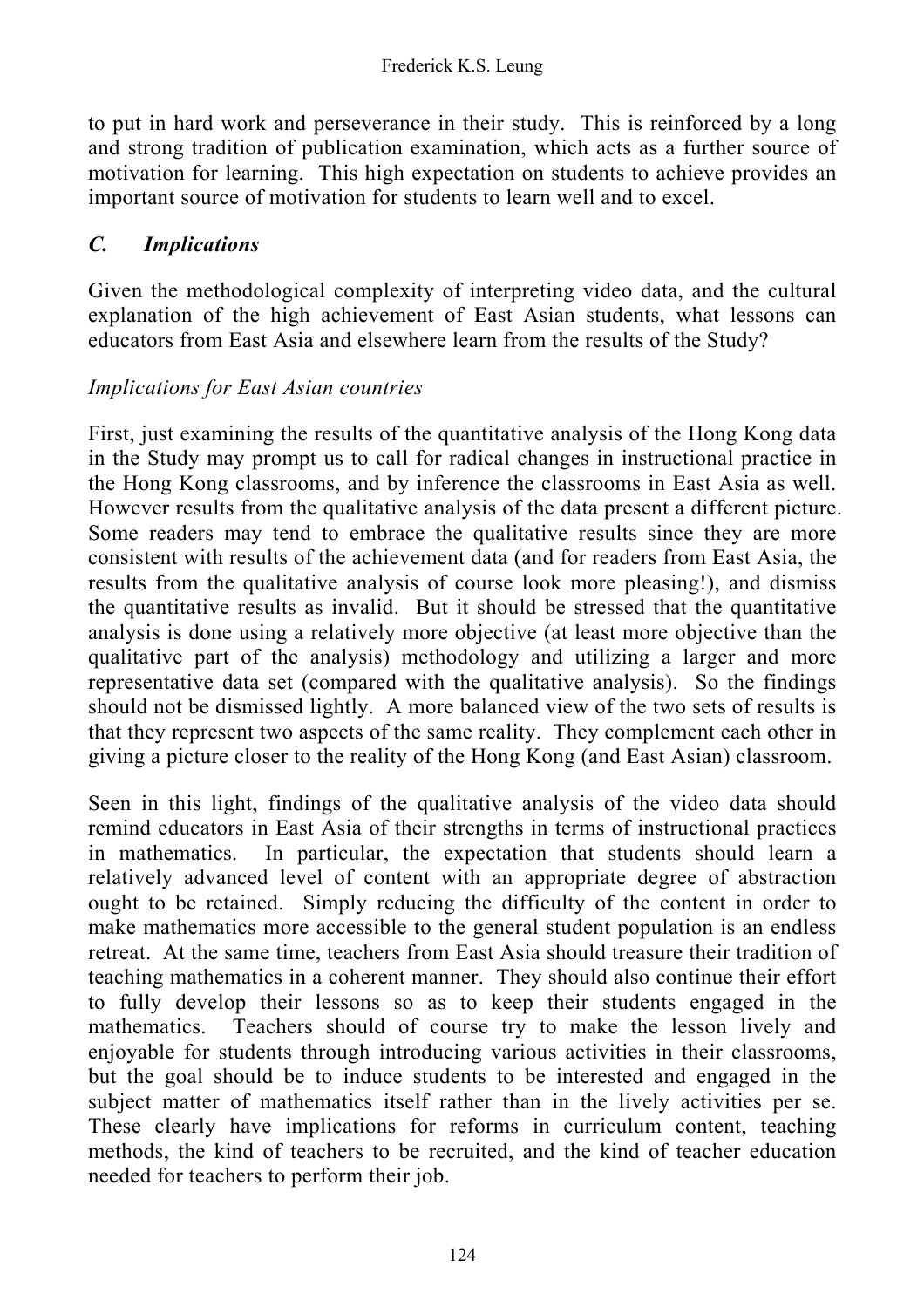On the other hand, it should be admitted that dominance of teacher talk may not be the best kind of activities for effective mathematics learning. Also, despite their students' success in international studies of mathematics achievement, educators in East Asia need to ask themselves whether the fact that the majority of the problems student solve are unrelated to real-life is in itself consistent with their ideal of a good mathematics education. The challenge for mathematics educators in East Asia is to promote more student participation in meaningful learning without compromising their strengths in instructional practices as identified above.

#### *Implications for other countries*

If instructional practices and the resulting student achievement are so much related to the underlying culture, what are the implications for countries outside East Asia?

First, students' mathematics achievement in international studies should be viewed in conjunction with their attitudes towards mathematics and mathematics learning. Although negative attitudes of students may not necessarily disadvantage their achievements, the negative attitudes themselves should be considered part of the attainment of the curriculum in the countries concerned, and educators should be alarmed by such negative attitudes. Curriculum documents in countries around the world always include enjoyment of study as part of the aims of education, irrespective of the culture of the countries. So a high student achievement in international studies should not relegate efforts to promote students' interest in their study. We don't want students to do well in mathematics while hating it.

Secondly, simple transplant of classroom practices from high achieving countries to low achieving ones would not work. Since teachers and their teaching are so much influenced by the underlying cultural value, one cannot transplant the practice without regard to the cultural differences. Culture by definition evolves slowly and stably with the passage of long periods of time, and there is simply no quick transformation of culture. What we can learn from another culture through comparative studies is to identify not only the superficial differences in educational practice, but the intricate relationship between educational practice and the underlying culture. Through studying these relationships in different cultures, we may then begin to understand the interaction between educational practices and culture, and through identifying the commonality and differences of both the educational practices and the underlying cultures, we may then determine how much can or cannot be borrowed from another culture.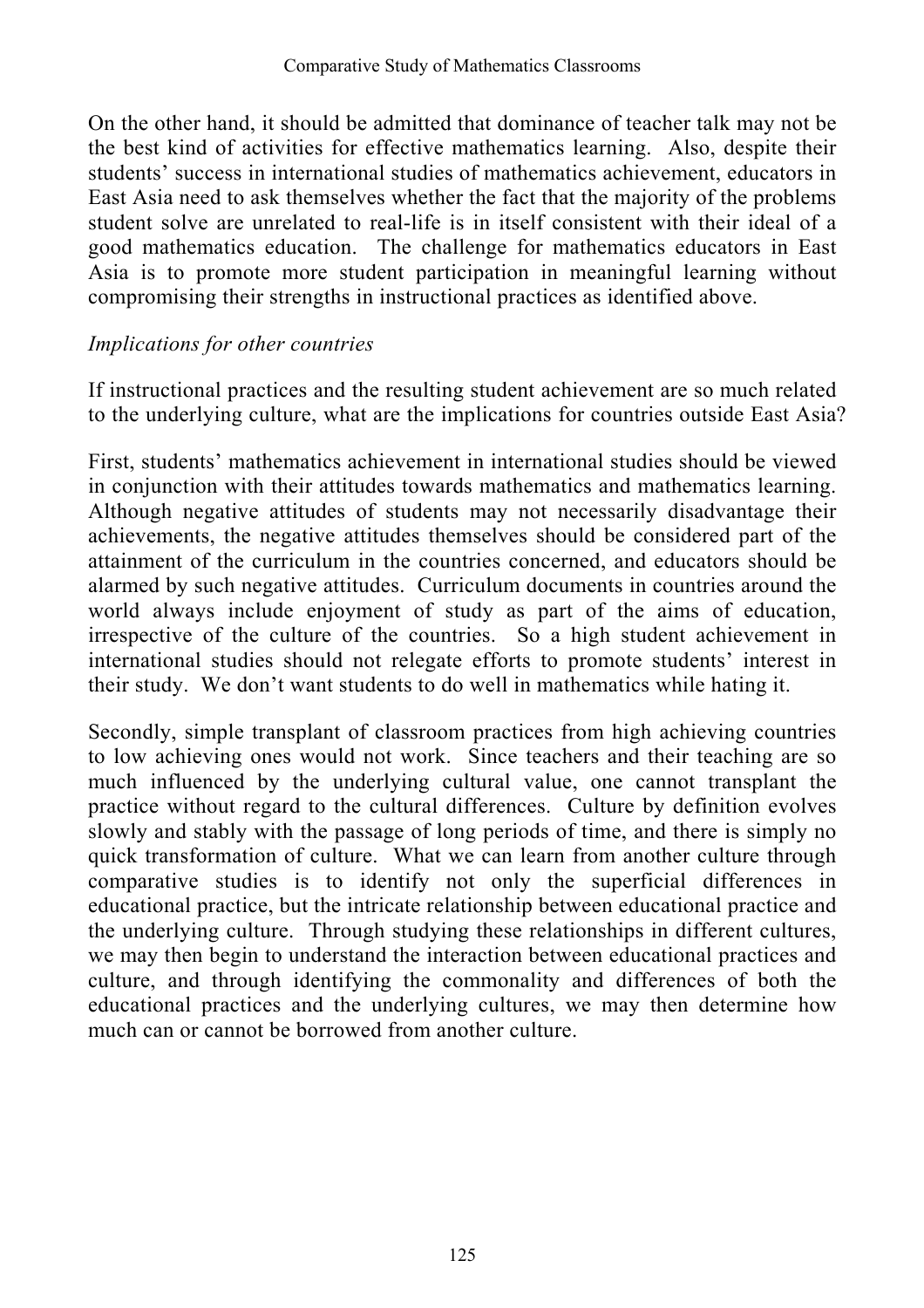# **Conclusion**

For many sectors of the community, especially the media, the attention of international comparative studies is usually focused on the relative position of countries in the league tables generated from the studies. For other people, especially the educational policy makers, such international studies sometimes provide an impetus or excuse for educational changes. But very often, such changes are made without a careful consideration of the complex context in different countries within which the achievement and classroom instructions under study are situated.

However, the primary purpose of these international studies is not for countries to compete with each other. Nor should the results of comparative classroom studies be used rashly to justify the classroom practices of the high achieving countries. The significance of such international studies should lie in the rich data set they generate, serving as mirrors for educators to better understand their system. And any changes in educational policies should take into account the rich data set as well as the different cultural values that generate such richness.

# **References**

- Beaton, A.E., Mullis, I.V.S., Martin, M.O., Gonzalez, E.J., Kelly, D.L. and Smith, T.A. (1996). *Mathematics Achievement in the Middle School Years,* Centre for the Study of Testing, Evaluation and Educational Policy, Boston College, Boston
- Cassidy, D. (1992). "Heisenberg, Uncertainty and the Quantum Revolution", *Scientific American, 266* (May): 106-112.
- Hiebert, J., Gallimore, R., Garnier, H., Givvin, K.B., Hollingsworth, H., Jacobs, J., Chui, A.M.Y., Wearne, D., Smith, M., Kersting, N., Manaster, A., Tseng, E., Etterbeek, W., Manaster, C., Gonzales, P. and Stigler, J. (2003). *Teaching Mathematics in Seven Countries. Results From the TIMSS 1999 Video Study,* National Center for Education Statistics, Washington DC.
- Ko, S.B. (2001). "China's Pragmatism as a Grand National Development Strategy: Historical legacy and evolution", *Issues & Studies*, 37 (6): 1-28 Nov-Dec.
- Leung, F.K.S. (2001). "In Search of an East Asian Identity in Mathematics Education", *Educational Studies in Mathematics*, 47: 35-51.
- Leung, F.K.S. (2002). "Behind the High Achievement of East Asian Students"*, Educational Research and Evaluation*, Vol. 8, No. 1, 87-108.